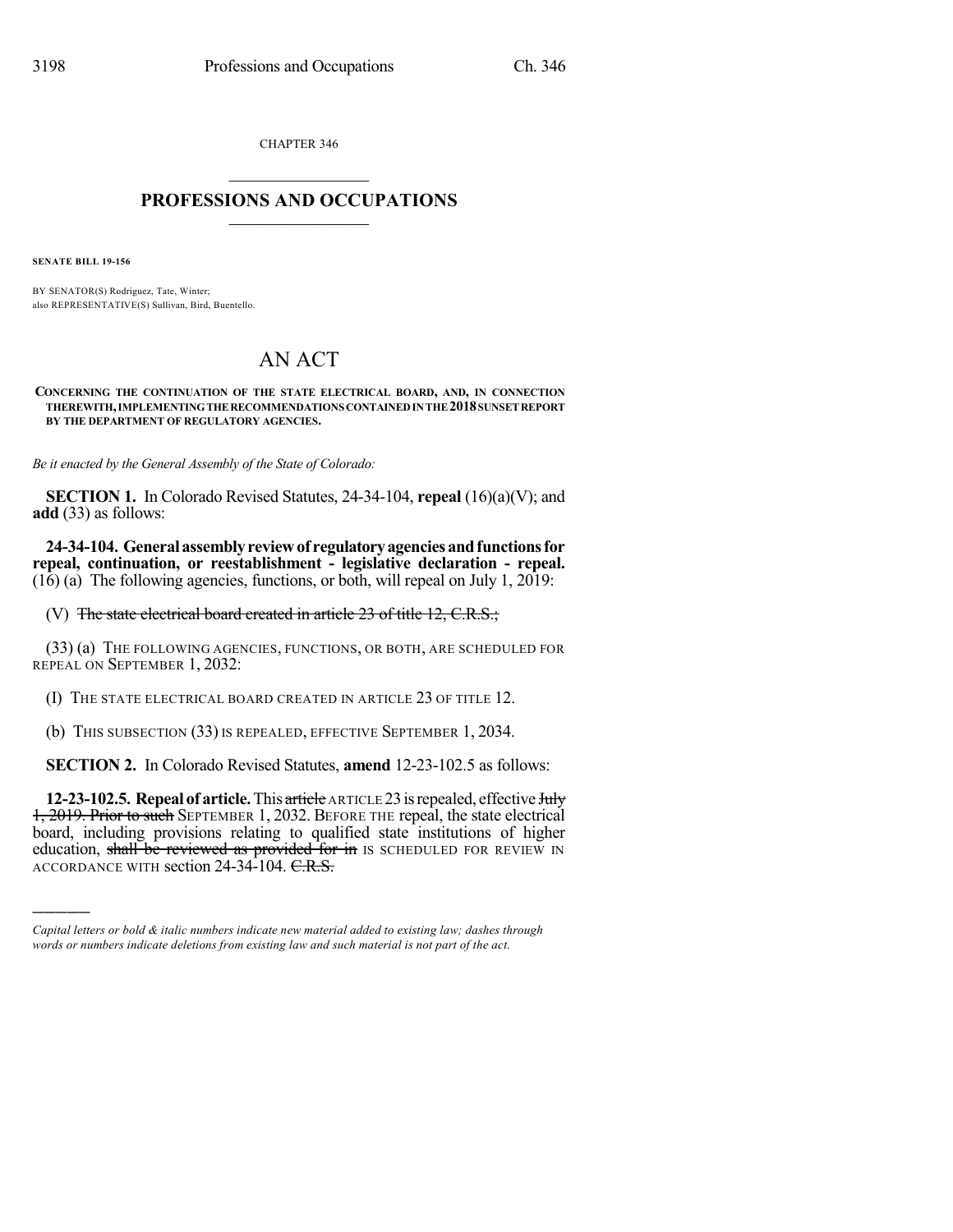**SECTION 3.** In Colorado Revised Statutes, 12-23-101, **amend** the introductory portion, (1.2), and (1.3); and **add** (1.1) and (6) as follows:

**12-23-101. Definitions.** As used in this article ARTICLE 23, unless the context otherwise requires:

(1.1) "BOARD" MEANS THE STATE ELECTRICAL BOARD CREATED IN SECTION 12-23-102.

 $(1.2)$  "Board" means the state electrical board "DIRECT SUPERVISION" MEANS THAT THE SUPERVISINGLICENSED MASTER ELECTRICIAN,JOURNEYMAN ELECTRICIAN, OR RESIDENTIAL WIREMAN IS PHYSICALLY PRESENT AT THE SAME PHYSICAL ADDRESS WHERE THE APPRENTICE IS WORKING.

(1.3) "Electric light, heat, and power"meansthe standard types of electricity that are supplied by an electric utility, regardless of whether the source is an electric utility or the inverter output circuit of a photovoltaic system, DIRECT-CURRENT LIGHTING SYSTEM, or a similar circuit from another type of renewable energy system OR ELECTRIC VEHICLE CHARGING INFRASTRUCTURE, and used and consumed in a real estate improvement or real estate fixture.

(6) "SUPERVISION" MEANS THE MANAGEMENT OF A PROJECT TO ENSURE THAT WORK ON THE PROJECT IS DONE CORRECTLY AND ACCORDING TO THE LAW.

**SECTION 4.** In Colorado Revised Statutes, 12-23-102, **amend** (1) introductory portion as follows:

**12-23-102. State electrical board.** (1) There is hereby established a state electrical board, which shall consist CONSISTS of nine members appointed by the governor, with the consent of the senate, who shall MUST be residents of the state of Colorado. THE GOVERNOR SHALL STRONGLY CONSIDER APPOINTING AN ELECTRICIAN WHO WORKS PRIMARILY IN THE RESIDENTIAL SECTOR TO AT LEAST ONE OF THE FOUR SEATS ALLOTTED TO MASTER OR JOURNEYMAN ELECTRICIANS PURSUANT TO SUBSECTION  $(1)(a)$  OR  $(1)(b)$  OF THIS SECTION. THE QUALIFICATIONS OF THE MEMBERS ARE AS FOLLOWS:

**SECTION 5.** In Colorado Revised Statutes, 12-23-106, **amend** (1)(b) as follows:

**12-23-106. License requirements - rules.** (1) **Master electrician.** (b) Each applicant for a license as a master electrician shall MUST file an application on forms prepared and furnished by the board, together with the application fee provided in section 12-23-112 (1). The board shall notify each applicant that the evidence submitted with the application is sufficient to qualify the applicant to take the written examination FOR LICENSURE or that the evidence is insufficient and the application is rejected.  $\frac{1}{2}$  in the event that IF the application is rejected, the board shall set forth the reasons for the rejection in the notice to the applicant.

**SECTION 6.** In Colorado Revised Statutes, 12-23-110.5, **amend** (1), (2), and (3)(b) as follows: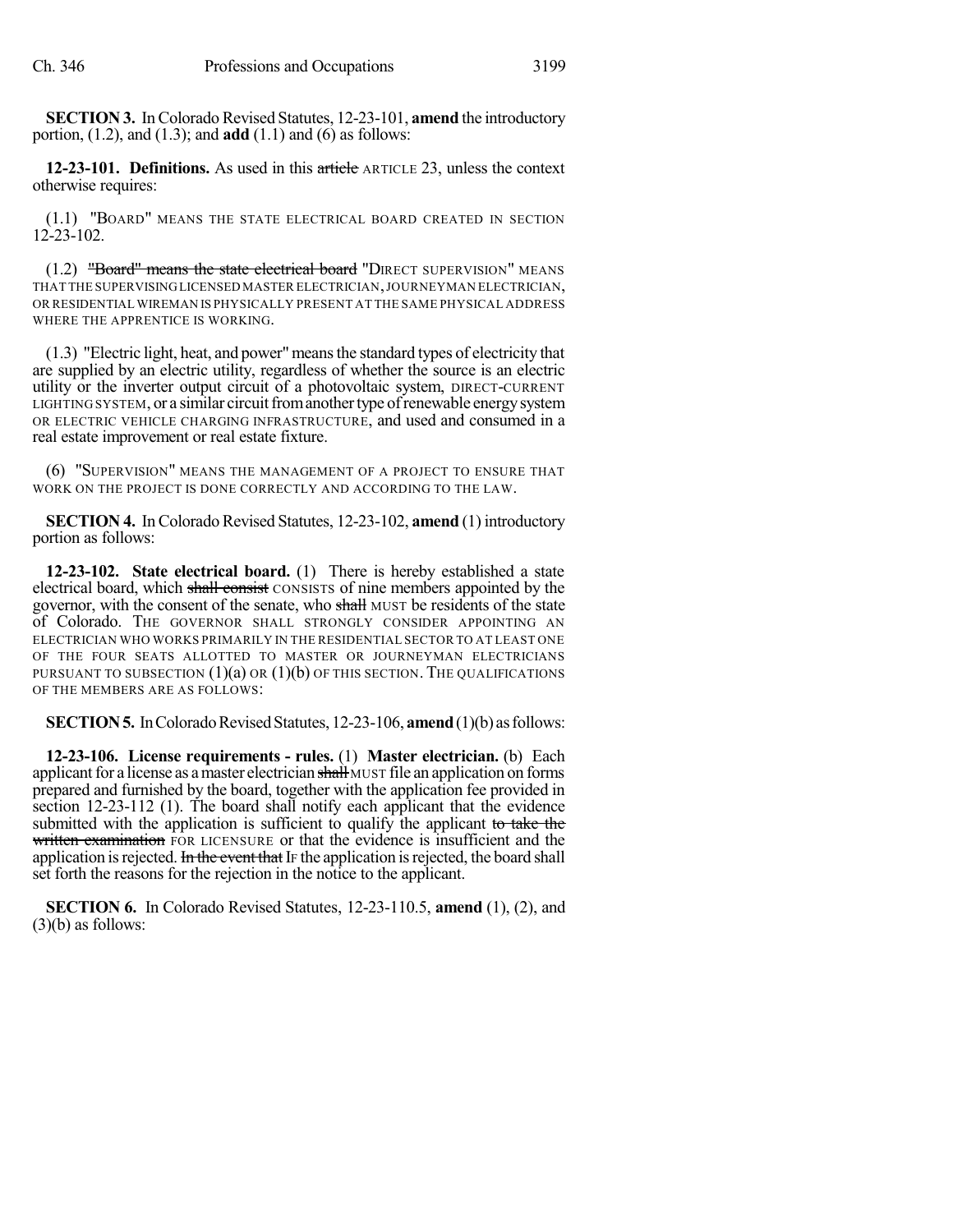**12-23-110.5. Apprentices - supervision - registration - discipline.** (1) Any person may work as an apprentice but shall not do any electrical wiring for the installation of electrical apparatus or equipment for light, heat, or power except under the DIRECT supervision of a licensed electrician. The degree of supervision required shall be no more than one A licensed electrician to SHALL NOT DIRECTLY supervise no more than three apprentices at the A job site.

(2) Any AN electrical contractor, journeyman electrician, master electrician, or residential wireman who is the employer or DIRECT supervisor of any electrical apprentice working at the trade shall be IS responsible for the work performed by such THE apprentice. The board may take disciplinary action against any such THE contractor, or any such electrician, or residential wireman under the provisions of section 12-23-118 for any improper work performed by an electrical apprentice working at the trade during the time of his employment while EMPLOYED BY AND under the DIRECT supervision of such THAT person. The registration of such THE apprentice may also be subject to disciplinary action under the provisions of section 12-23-118.

 $(3)$ (b) Such AN apprentice shall MUST be under the DIRECT supervision of either a licensed electrician or a residential wireman as set forth in subsection  $(1)$  of this section.

**SECTION 7.** In Colorado Revised Statutes, 12-23-111, **amend** (3), (4), (17)(a) introductory portion, (17)(a)(II), and (20); **repeal** (14); and **add** (25) as follows:

**12-23-111. Exemptions.** (3) (a) Nothing in this article shall be construed to require any ARTICLE  $\bar{2}3$  REQUIRES A regular employee of any A firm or corporation to hold a license before doing any electrical work on the property of such THE firm or corporation, whether or not such THE property is owned, leased, or rented if:

(I) The firm or corporation employing  $a$ ny THE employee performing such THE work has all such THE electrical work installed in conformity with the minimum standards as set forth in this article and all such ARTICLE 23;

(II) THE work issubject to inspection by the board or itsinspectors by request in writing in accordance with subsection  $(14)$  of this section SECTION 12-23-116; and if

(III) The property of  $\frac{any \text{ such}}{any \text{ if}}$  The firm or corporation is not generally open to the public.

(b)  $N\sigma$  NEITHER A license for such THE firm or corporation, nor AN inspection by the board or its inspectors, nor the payment of any fees thereon shall be required, with the exception of inspection by the board or its inspectors when performed by written request. Nothing contained in this article shall be construed to require any ARTICLE 23 REQUIRES A license,  $\frac{\text{any}}{\text{any}}$  and inspection by the board or its inspectors, or the payment of any feesfor any electrical work performed for THE maintenance OR repair or alteration of existing facilities which shall be THAT ARE exempt as provided in this section.

(4) If the property of any person, firm, or corporation is: Rental property or is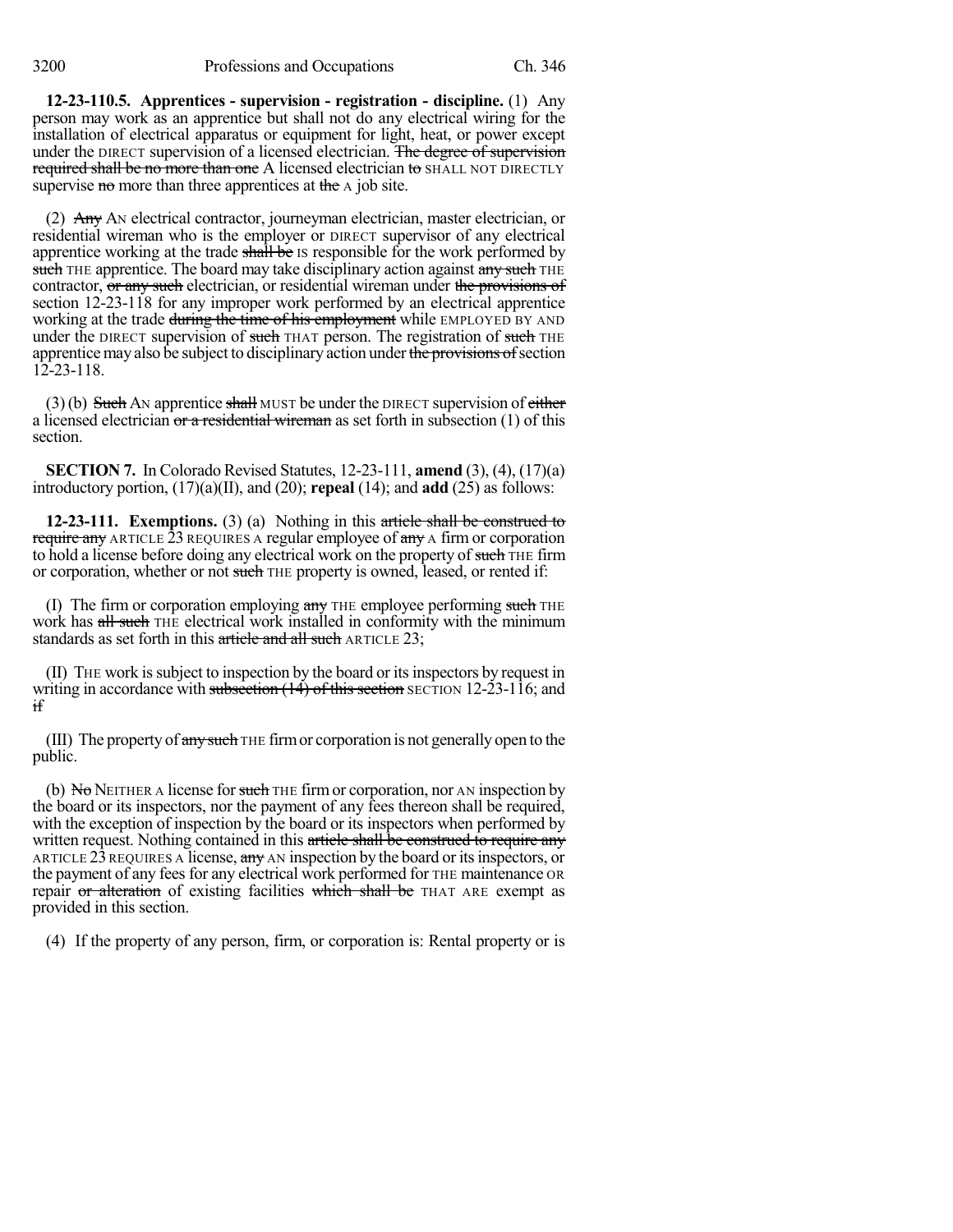developed for sale, lease, or rental;  $\sigma$  is occupied or is to be occupied by tenants for lodging, either transient or permanent; or is generally open to the public, then such THE property of any such person, firm, or corporation shall be IS subject to all the provisions of this article ARTICLE 23 pertaining to inspection and licensing; except for THAT the maintenance OR repair or alteration of existing facilities which shall be exempt as provided in this section PROPERTY SPECIFIED IN THIS SUBSECTION (4) IS NOT SUBJECT TO THIS ARTICLE 23.

(14) Nothing in this article shall be construed to exempt any electrical work from inspection under the provisions of this article except that which is specifically exempted in this article, and nothing in this article shall be construed to exempt any electrical work from inspection by the board or its inspectors upon order of the board or from any required corrections connected therewith. However, no fees or charges may be charged for any such inspection except as set forth in this article, unless request for inspection has been made to the board or its inspectors in writing, in which case, unless otherwise covered in this article, the actual expenses of the board and its inspectors of the inspection involved shall be charged by and be paid to the board. The board is directed to make available and mail minimum standards pertaining to specific electrical installations on request and to charge a fee for the same, such fee not to exceed the actual cost involved, and in no case more than one dollar. Requests for copies of the national electrical code shall be filled when available, costs thereof not to exceed the actual cost to the board.

 $(17)$  (a) The permit and inspection provisions of this article shall ARTICLE 23 DO not apply to:

(II) Load control devices for electrical hot water heaters that are owned, leased, or otherwise under the control of, and are operated by, an electric utility, and are on the load side of the single-family residential meter, if such THE equipment was installed by a registered electrical contractor. The contractor will notify appropriate local authorities that the work has been completed in order that an inspection may be made at the expense of the utility company. The applicable permit fee imposed by the local authorities shall not exceed ten dollars.

(20) (a) EXCEPT TO THE EXTENT THAT A COMMUNICATION SYSTEM'S CABLES AND SYSTEMS UTILIZED FOR CONVEYING POWER ARE HARD-WIRED INTO A BUILDING'S ELECTRICAL SYSTEM BUT SUBJECT TO SUBSECTION (25)(a) OF THIS SECTION, nothing in this article ARTICLE 23 shall be construed to cover the installation, maintenance, repair, or alteration of communications systems, including:

(I) Telephone and telegraph systems not exempted as utilities in subsection (1) of this section;

(II) Radio and television receiving and transmitting equipment and stations; and

(III) Antenna systems other than community antenna television systems beyond the terminals of the controllers.

(b) Furthermore, The contractors performing any installation, maintenance, repair, or alteration under this THE exemption or SPECIFIED IN THIS SUBSECTION  $(20)$ AND their employees shall ARE not be covered by the licensing requirements of this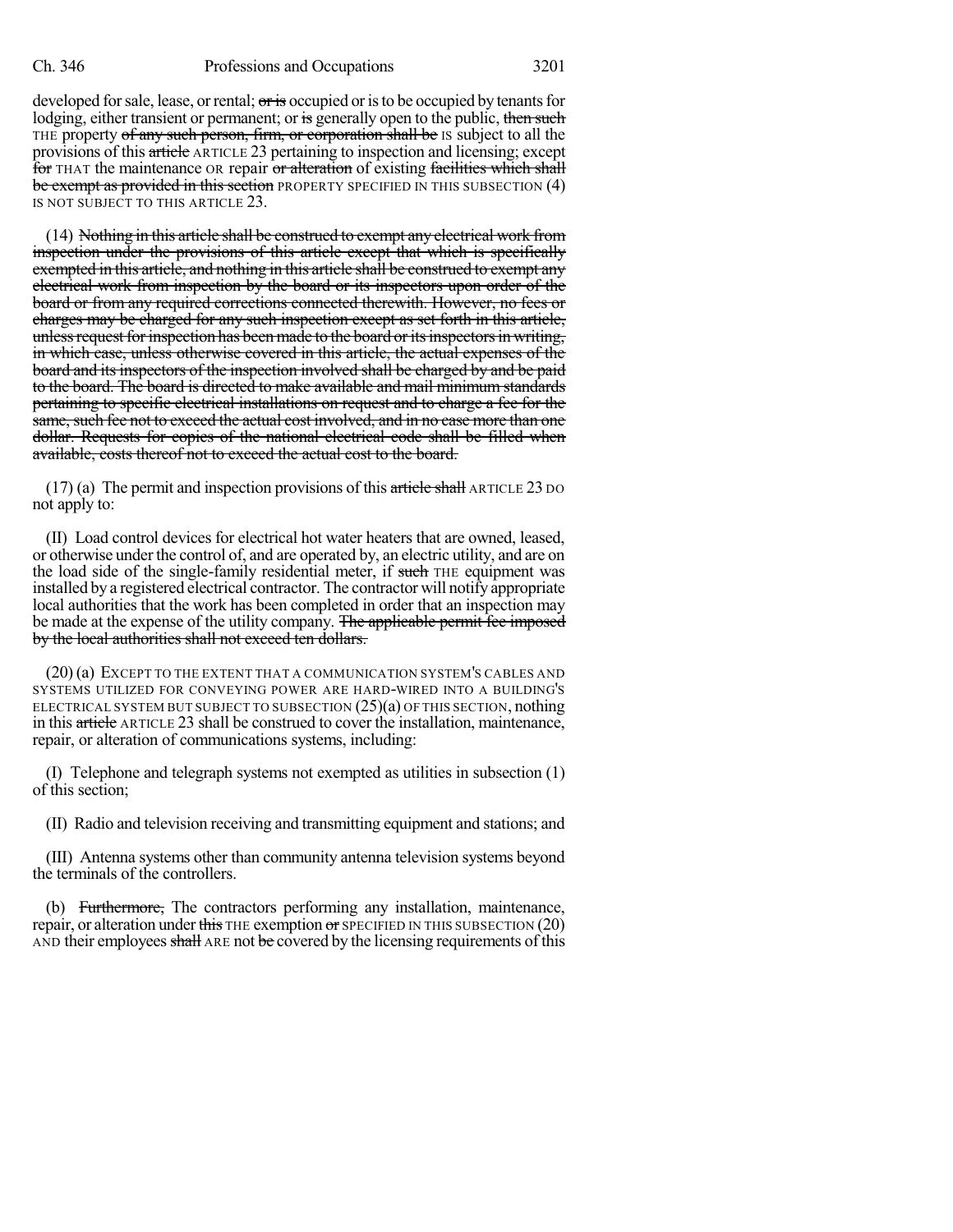article ARTICLE 23.

(25) NOTHING IN THIS ARTICLE 23 APPLIES TO:

(a) (I) THE INSTALLATION, MAINTENANCE, REPAIR, OR ALTERATION OF CLASS 2 AND CLASS 3 REMOTE-CONTROL, SIGNALING, AND POWER-LIMITED CIRCUITS, AS DEFINED BY THE NATIONAL ELECTRICAL CODE; OR

(II) CONTRACTORS OR THEIR EMPLOYEES PERFORMING ANY INSTALLATION, MAINTENANCE, REPAIR, OR ALTERATION OF THE CIRCUITS SPECIFIED IN SUBSECTION  $(25)(a)(I)$  OF THIS SECTION; OR

(b) THE INSTALLATION, MAINTENANCE, REPAIR, OR ALTERATION OF TRAFFIC SIGNALS OR REQUIRES LICENSURE FOR THAT WORK.

**SECTION 8.** In Colorado Revised Statutes, 12-23-116, **amend** (10) as follows:

**12-23-116. Inspection - application - standard - rules.** (10) (a) An inspector performing an inspection for the state, an incorporated town or city, a county, a city and county, or a qualified state institution of higher education may verify compliance with this article ARTICLE 23; however, for each project, inspections performed by the state, an incorporated town or city, a county, a city and county, or a qualified state institution of higher education must include a contemporaneous review to ensure that the specific requirements of sections 12-23-105 and 12-23-110.5 havebeenmet.Acontemporaneousreviewmayinclude a full or partial review of the electricians and apprentices working on a job site being inspected.

(b) To ensure that enforcement is consistent, timely, and efficient, each entity, including the state, as described in this subsection (10), shall develop standard procedures to advise its inspectors how to conduct a contemporaneous review. Each entity's standard procedures need not require a contemporaneous review for each and every inspection of a project, but the procedures must preserve an inspector's ability to verify compliance with sections 12-23-105 and 12-23-110.5 at any time. EACH ENTITY'S PROCEDURES MUST ALSO INCLUDE PROVISIONS THAT ALLOW FOR INSPECTORS TO CONDUCT OCCASIONAL, RANDOM, ON-SITE INSPECTIONS WHILE ACTUAL ELECTRICAL WORK IS BEING CONDUCTED, WITH A FOCUS ON LARGE COMMERCIAL AND MULTI-FAMILY RESIDENTIAL PROJECTS PERMITTED BY THE ENTITY. Each entity, including the state, shall post its current procedures regarding contemporaneous reviews in a prominent location on its public website. EACH ENTITY SHALL PROVIDE A WEBSITE LINK TO OR AN ELECTRONIC COPY OF ITS PROCEDURES TO THE BOARD, AND THE BOARD SHALL POST ALL OF THE PROCEDURES ON A SINGLE LOCATION ON THE DEPARTMENT OF REGULATORY AGENCIES' WEBSITE.

(c) An inspector may file a complaint with the board for any violation of this article ARTICLE 23.

(d) THE BOARD SHALL ENSURE COMPLIANCE WITH THIS SECTION. IF THE BOARD DETERMINES, AS A RESULT OF A COMPLAINT, THAT AN ENTITY OTHER THAN THE STATE IS CONDUCTING ELECTRICAL INSPECTIONS THAT DO NOT COMPLY WITH THIS SECTION, THE BOARD MAY ISSUE TO THAT ENTITY AN ORDER TO SHOW CAUSE, IN ACCORDANCE WITH SECTION 12-23-118 (9), AS TO WHY THE BOARD SHOULD NOT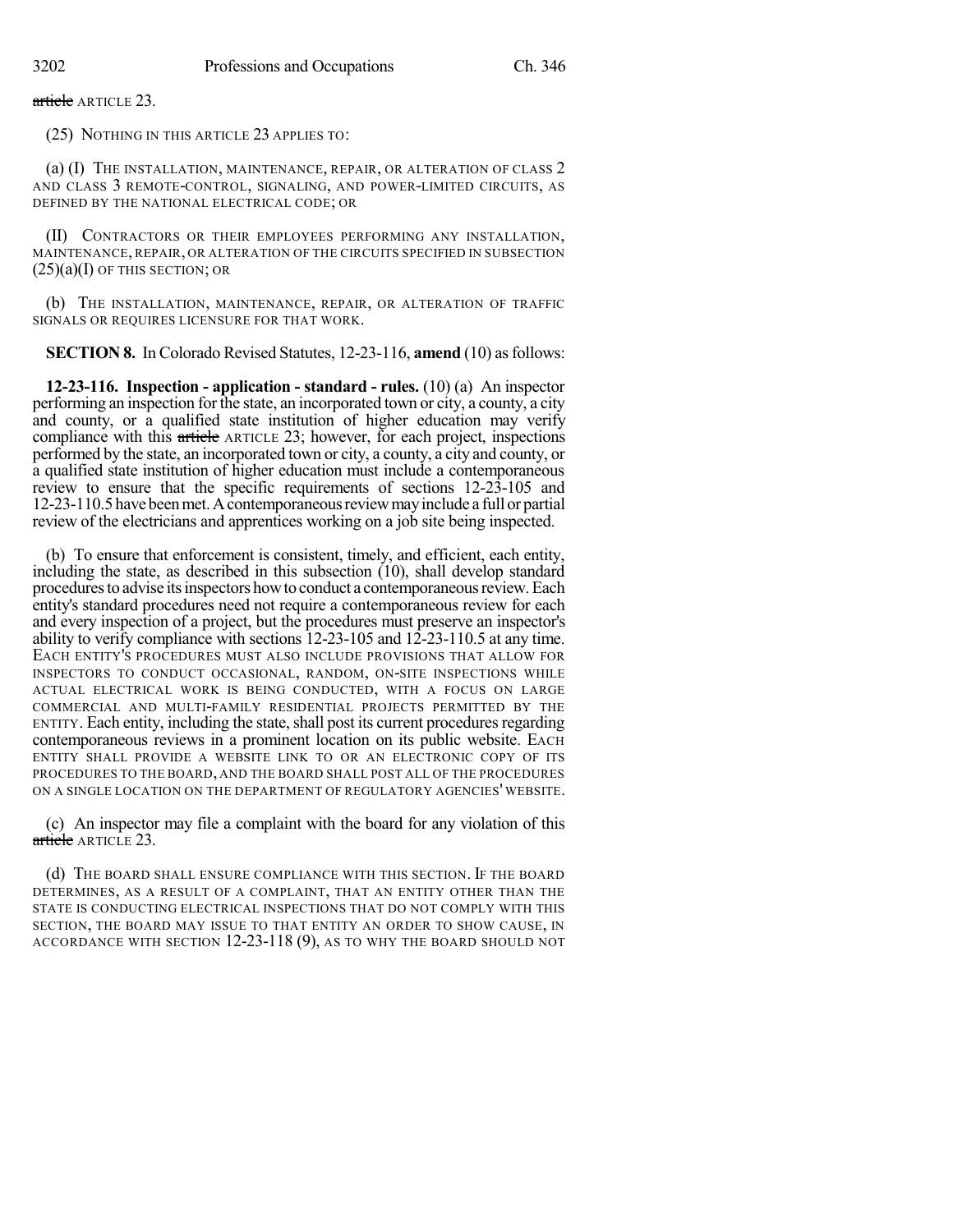ISSUE A FINAL ORDER DIRECTING THAT ENTITY TO CEASE AND DESIST CONDUCTING ELECTRICAL INSPECTIONS UNTIL THAT ENTITY COMES INTO COMPLIANCE TO THE SATISFACTION OF THE BOARD. IF THE USE OF STATE ELECTRICAL INSPECTORS IS REQUIRED AFTER THE ISSUANCE OF A FINAL CEASE-AND-DESIST ORDER PURSUANT TO THIS SUBSECTION (10)(d), THAT ENTITY SHALL REIMBURSE THE BOARD FOR ANY EXPENSES INCURRED IN PERFORMING THAT ENTITY'S INSPECTIONS, IN ADDITION TO TRANSMITTING THE REQUIRED PERMIT FEES.

**SECTION 9.** In Colorado Revised Statutes, 12-23-118, **amend** (1) introductory portion and  $(1)(j)$  as follows:

**12-23-118. Violations - citations - settlement agreements - hearings - fines.** (1) The board may deny, suspend, revoke, refuse to renew, or issue a letter of admonition in regard to any license or registration issued or applied for under the provisions of this article ARTICLE 23, may place a licensee or registrant on probation, or may issue a citation to a licensee, registrant, or applicant for licensure for any of the following reasons:

(j) Failure of a master electrician who is charged with supervising all electrical work performed by a contractor pursuant to section  $12-23-106$  (5)(c) to adequately supervise such THE work or failure of any licensee to adequately DIRECTLY supervise an apprentice who is working at the trade pursuant to section 12-23-110.5;

**SECTION 10.** In Colorado Revised Statutes, 12-115-103, **amend as relocated by House Bill 19-1172** (3); and **add as relocated by HouseBill 19-1172** (2.5) and (12) as follows:

**12-115-103. Definitions.**As used in this article 115, unlessthe context otherwise requires:

(2.5) "DIRECT SUPERVISION" MEANS THAT THE SUPERVISING LICENSED MASTER ELECTRICIAN,JOURNEYMAN ELECTRICIAN,OR RESIDENTIAL WIREMAN IS PHYSICALLY PRESENT AT THE SAME PHYSICAL ADDRESS WHERE THE APPRENTICE IS WORKING.

(3) "Electric light, heat, and power" means the standard types of electricity that are supplied by an electric utility, regardless of whether the source is an electric utility or the inverter output circuit of a photovoltaic system, DIRECT-CURRENT LIGHTING SYSTEM, or a similar circuit from another type of renewable energy system OR ELECTRIC VEHICLE CHARGING INFRASTRUCTURE, and used and consumed in a real estate improvement or real estate fixture.

(12) "SUPERVISION" MEANS THE MANAGEMENT OF A PROJECT TO ENSURE THAT WORK ON THE PROJECT IS DONE CORRECTLY AND ACCORDING TO THE LAW.

**SECTION 11.** In Colorado Revised Statutes, 12-115-104, **amend as relocated by House Bill 19-1172** (1) introductory portion as follows:

**12-115-104. State electrical board.** (1) There is hereby established a state electrical board, which shall consist CONSISTS of the following nine members appointed by the governor, with the consent of the senate, who shall MUST be residents of the state of Colorado. THE GOVERNOR SHALL STRONGLY CONSIDER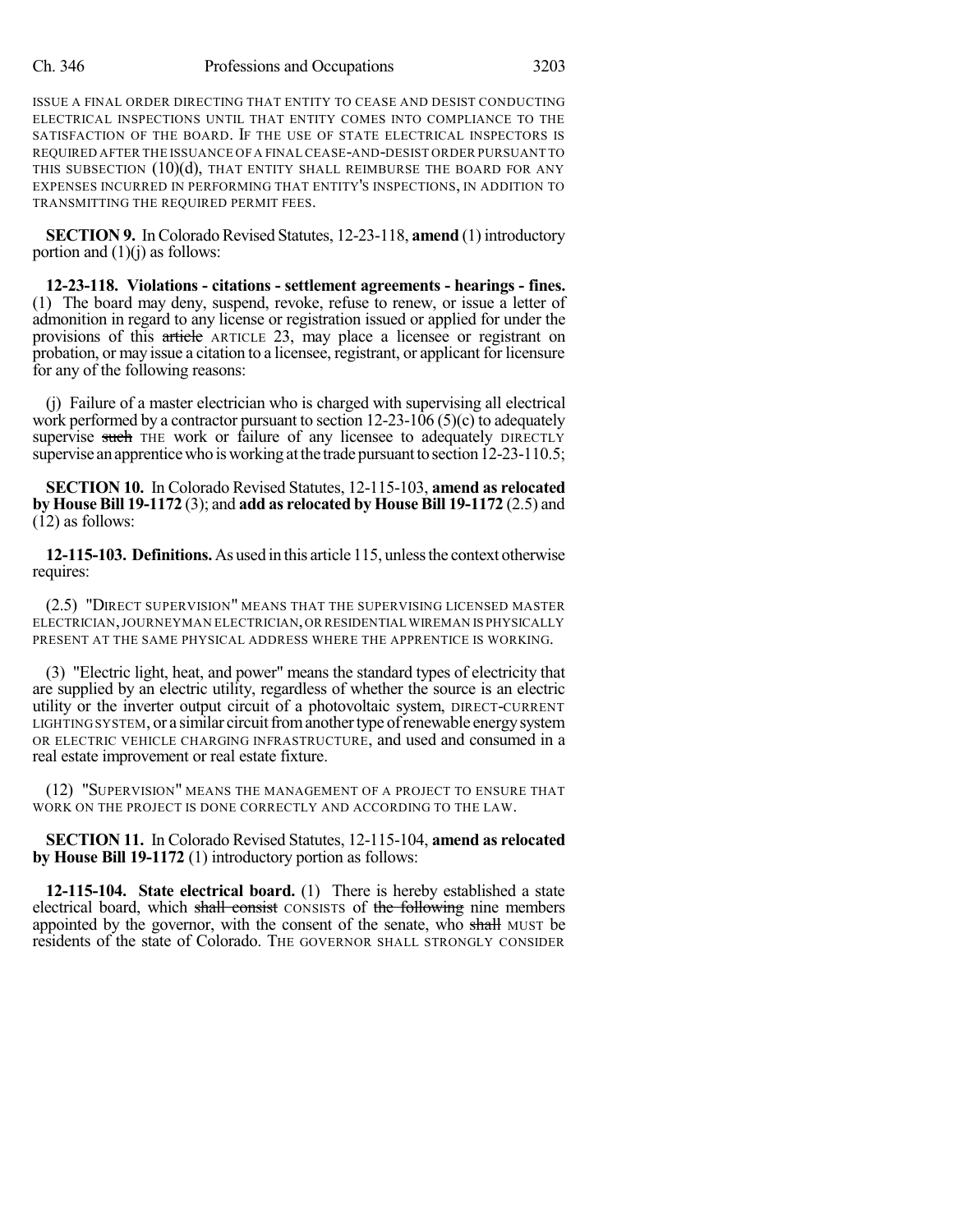APPOINTING AN ELECTRICIAN WHO WORKS PRIMARILY IN THE RESIDENTIAL SECTOR TO AT LEAST ONE OF THE FOUR SEATS ALLOTTED TO MASTER OR JOURNEYMAN ELECTRICIANS PURSUANT TO SUBSECTION  $(1)(a)$  OR  $(1)(b)$  OF THIS SECTION. THE QUALIFICATIONS OF THE MEMBERS ARE AS FOLLOWS:

**SECTION 12.** In Colorado Revised Statutes, **amend as relocated by House Bill 19-1172** 12-115-105 as follows:

**12-115-105. Repeal of article.** This article 115 is repealed, effective July 1, 2019 SEPTEMBER 1, 2032. Before the repeal, the state electrical board, including provisions relating to qualified state institutions of higher education, is scheduled for review in accordance with section 24-34-104.

**SECTION 13.** In Colorado Revised Statutes, 12-115-110, **amend as relocated by House Bill 19-1172** (1)(b) as follows:

**12-115-110. License requirements- rules- continuing education.**(1) **Master electrician.** (b) Each applicant for a license as a master electrician shall MUST file an application on forms prepared and furnished by the board, together with the application fee provided in section 12-115-117 (1). The board shall notify each applicant that the evidence submitted with the application issufficient to qualify the applicant to take the written examination FOR LICENSURE or that the evidence is insufficient and the application is rejected. In the event that IF the application is rejected, the board shall set forth the reasons for the rejection in the notice to the applicant.

**SECTION 14.** In Colorado Revised Statutes, 12-115-115, **amend as relocated by House Bill 19-1172** (1), (2), and (3)(b) as follows:

**12-115-115. Apprentices - supervision - registration - discipline.** (1) Any person may work as an apprentice but shall not do any electrical wiring for the installation of electrical apparatus or equipment for light, heat, or power except under the DIRECT supervision of a licensed electrician. The degree of supervision required shall be no more than one A licensed electrician to SHALL NOT DIRECTLY supervise no more than three apprentices at the A job site.

(2) Any AN electrical contractor, journeyman electrician, master electrician, or residential wireman who is the employer or DIRECT supervisor of any electrical apprentice working at the trade shall be IS responsible for the work performed by the apprentice. The board may take disciplinary action against the contractor, electrician, or residential wireman under the provisions of section 12-115-122 for any improper work performed by an electrical apprentice working at the trade during the time of his or her employment while EMPLOYED BY AND under the DIRECT supervision of the THAT person. The registration of the apprentice may also be subject to disciplinary action under the provisions of section 12-115-122.

 $(3)$  (b) The AN apprentice shall MUST be under the DIRECT supervision of either a licensed electrician or a residential wireman as set forth in subsection  $(1)$  of this section.

**SECTION 15.** In Colorado Revised Statutes, 12-115-116, **amend as relocated**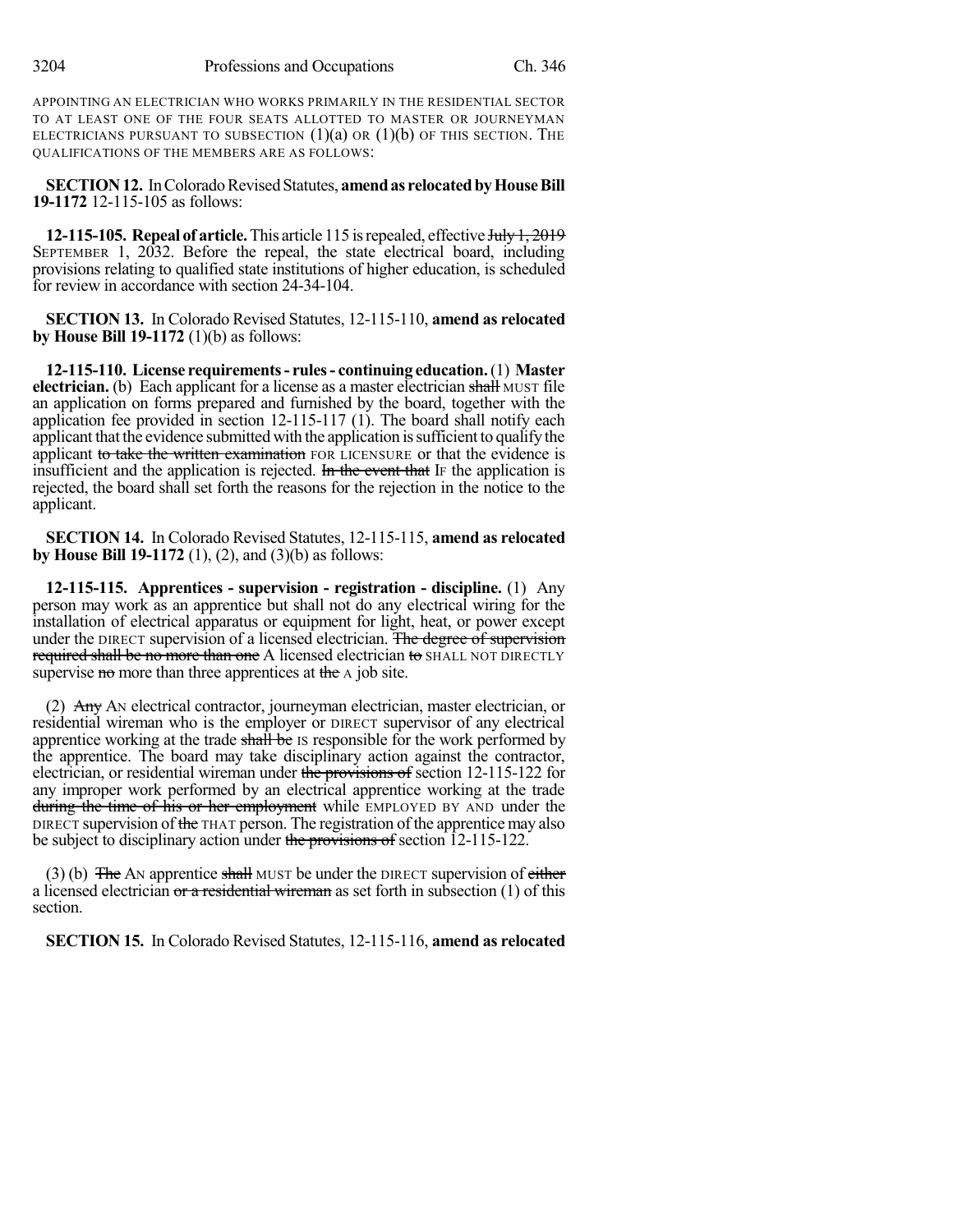**byHouseBill 19-1172**(3),(4),(14)(a)introductoryportion,(14)(a)(II), and(15)(c); **repeal as relocated by House Bill 19-1172** (11); and **add as relocated by House Bill 19-1172** (16) as follows:

**12-115-116.** Exemptions - definition. (3) (a) Nothing in this article 115 shall be construed to require any REQUIRES A regular employee of any A firm or corporation to hold a license before doing any electrical work on the property of the firm or corporation, whether or not the property is owned, leased, or rented if:

(I) The firm or corporation employing  $\frac{\partial f}{\partial x}$  THE employee performing the work has all such THE electrical work installed in conformity with the minimum standards as set forth in this article 115; and all such

(II) THE work issubject to inspection by the board or itsinspectors by request in writing in accordance with subsection  $(11)$  of this section SECTION 12-115-120; and if

(III) The property of  $\frac{any}{long}$  THE firm or corporation is not generally open to the public.

(b)  $N\sigma$  NEITHER A license for the firm or corporation, nor AN inspection by the board or its inspectors, nor the payment of any fees thereon shall be required, with the exception of inspection by the board or its inspectors when performed by written request. Nothing contained in this article 115 shall be construed to require any REQUIRES A license, any AN inspection by the board or its inspectors, or the payment of any fees for any electrical work performed for THE maintenance OR repair or alteration of existing facilities which shall be THAT ARE exempt as provided in this section.

(4) If the property of any person, firm, or corporation is: Rental property or is developed for sale, lease, or rental,  $\sigma$  is occupied or is to be occupied by tenants for lodging, either transient or permanent; or is generally open to the public, then the property of any such person, firm, or corporation shall be IS subject to all the provisions of this article 115 pertaining to inspection and licensing; except for THAT the maintenance OR repair or alteration of existing facilities, which shall be exempt as provided in this section PROPERTY SPECIFIED IN THIS SUBSECTION (4) IS NOT SUBJECT TO THIS ARTICLE 115.

(11) Nothing in this article 115 shall be construed to exempt any electrical work from inspection under the provisions of this article 115 except that which is specifically exempted in this article 115, and nothing in this article 115 shall be construed to exempt any electrical work from inspection by the board or its inspectors upon order of the board or from any required corrections connected therewith. However, no fees or charges may be charged for any such inspection except as set forth in this article 115, unless request for inspection has been made to the board or its inspectors in writing, in which case, unless otherwise covered in this article 115, the actual expenses of the board and itsinspectors of the inspection involved shall be charged by and be paid to the board. The board is directed to make available and mail minimum standards pertaining to specific electrical installations on request and to charge a fee for the same, the fee not to exceed the actual cost involved, and in no case more than one dollar. Requests for copies of the national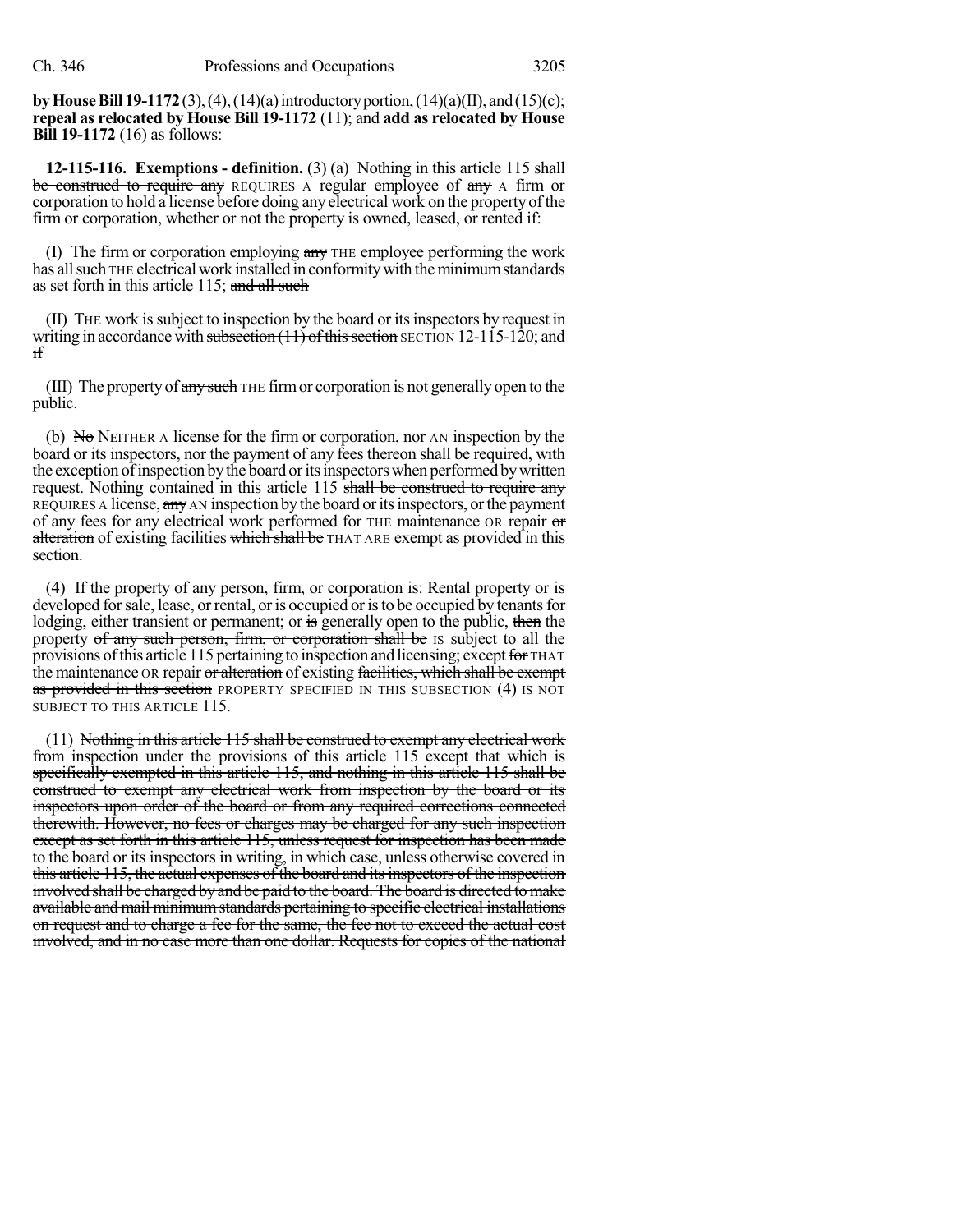electrical code shall be filled when available, costs thereof not to exceed the actual cost to the board.

(14) (a) The permit and inspection provisions of this article 115 shall DO not apply to:

(II) Load control devices for electrical hot water heaters that are owned, leased, or otherwise under the control of, and are operated by, an electric utility, and are on the load side of the single-family residential meter, if the equipment was installed by a registered electrical contractor. The contractor will notify appropriate local authorities that the work has been completed in order that an inspection may be made at the expense of the utility company. The applicable permit fee imposed by the local authorities shall not exceed ten dollars.

(15) Nothing in this article 115 shall be construed to:

(c) (I) EXCEPT TO THE EXTENT THAT A COMMUNICATION SYSTEM'S CABLES AND SYSTEMS UTILIZED FOR CONVEYING POWER ARE HARD-WIRED INTO A BUILDING'S ELECTRICAL SYSTEM BUT SUBJECT TO SUBSECTION (16)(a) OF THIS SECTION, cover the installation, maintenance, repair, or alteration of communications systems, including:

(A) Telephone and telegraph systems not exempted as utilities in subsection (1) of this section;

(B) Radio and television receiving and transmitting equipment and stations; and

(C) Antenna systems other than community antenna television systems beyond the terminals of the controllers.

(II) Furthermore, The contractors performing any installation, maintenance, repair, or alteration under this THE exemption or SPECIFIED IN THIS SUBSECTION  $(15)(c)$  AND their employees shall ARE not be covered by the licensing requirements of this article 115.

(16) NOTHING IN THIS ARTICLE 115 APPLIES TO:

(a) (I) THE INSTALLATION, MAINTENANCE, REPAIR, OR ALTERATION OF CLASS 2 AND CLASS 3 REMOTE-CONTROL, SIGNALING, AND POWER-LIMITED CIRCUITS, AS DEFINED BY THE NATIONAL ELECTRICAL CODE; OR

(II) CONTRACTORS OR THEIR EMPLOYEES PERFORMING ANY INSTALLATION, MAINTENANCE, REPAIR, OR ALTERATION OF THE CIRCUITS SPECIFIED IN SUBSECTION  $(16)(a)$ (I) of this section; or

(b) THE INSTALLATION, MAINTENANCE, REPAIR, OR ALTERATION OF TRAFFIC SIGNALS OR REQUIRES LICENSURE FOR THAT WORK.

**SECTION 16.** In Colorado Revised Statutes, 12-115-120, **amend as relocated by House Bill 19-1172** (10) as follows: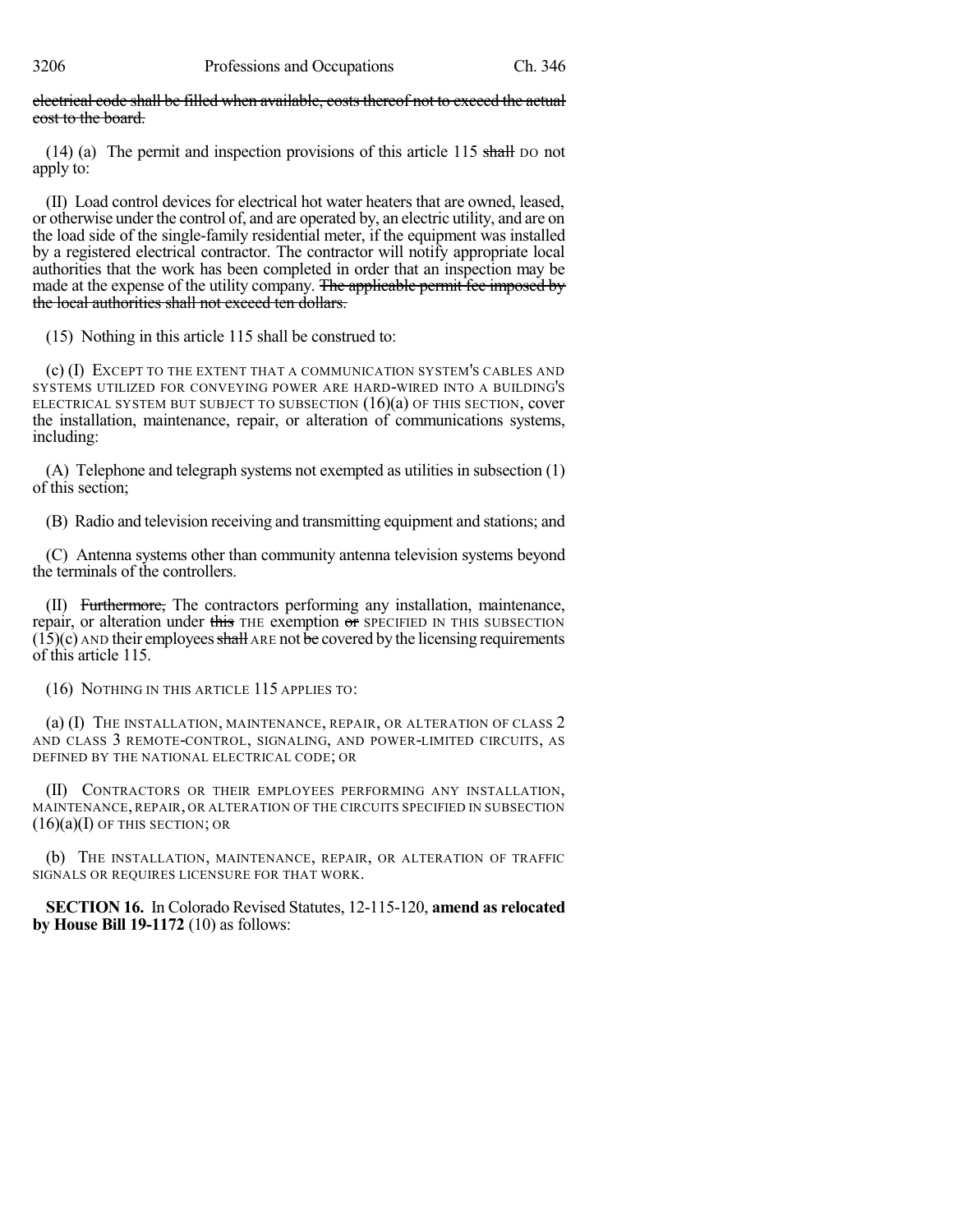**12-115-120. Inspection - application -standard - rules.** (10) (a) An inspector performing an inspection for the state, an incorporated town or city, a county, a city and county, or a qualified state institution of higher education may verify compliance with this article 115; however, for each project, inspections performed by the state, an incorporated town or city, a county, a city and county, or a qualified state institution of higher education must include a contemporaneous review to ensure that the specific requirements of sections 12-115-109 and 12-115-115 have been met. A contemporaneous review may include a full or partial review of the electricians and apprentices working on a job site being inspected.

(b) To ensure that enforcement is consistent, timely, and efficient, each entity, including the state, as described in this subsection (10), shall develop standard proceduresto advise itsinspectors howto conduct a contemporaneousreview.Each entity's standard procedures need not require a contemporaneous review for each and every inspection of a project, but the procedures must preserve an inspector's ability to verify compliance with sections 12-115-109 and 12-115-115 at any time. EACH ENTITY'S PROCEDURES MUST ALSO INCLUDE PROVISIONS THAT ALLOW FOR INSPECTORS TO CONDUCT OCCASIONAL, RANDOM, ON-SITE INSPECTIONS WHILE ACTUAL ELECTRICAL WORK IS BEING CONDUCTED, WITH A FOCUS ON LARGE COMMERCIAL AND MULTI-FAMILY RESIDENTIAL PROJECTS PERMITTED BY THE ENTITY. Each entity, including the state, shall post its current procedures regarding contemporaneous reviews in a prominent location on its public website. EACH ENTITY SHALL PROVIDE A WEBSITE LINK TO OR AN ELECTRONIC COPY OF ITS PROCEDURES TO THE BOARD, AND THE BOARD SHALL POST ALL OF THE PROCEDURES ON A SINGLE LOCATION ON THE DEPARTMENT'S WEBSITE.

(c) An inspector may file a complaint with the board for any violation of this article 115.

(d) THE BOARD SHALL ENSURE COMPLIANCE WITH THIS SECTION. IF THE BOARD DETERMINES, AS A RESULT OF A COMPLAINT, THAT AN ENTITY OTHER THAN THE STATE IS CONDUCTING ELECTRICAL INSPECTIONS THAT DO NOT COMPLY WITH THIS SECTION, THE BOARD MAY ISSUE TO THAT ENTITY AN ORDER TO SHOW CAUSE, IN ACCORDANCE WITH SECTIONS  $12$ - $20$ - $405$  and  $12$ - $115$ - $122$  (6), as to why the BOARD SHOULD NOT ISSUE A FINAL ORDER DIRECTING THAT ENTITY TO CEASE AND DESIST CONDUCTING ELECTRICAL INSPECTIONS UNTIL THAT ENTITY COMES INTO COMPLIANCE TO THE SATISFACTION OF THE BOARD. IF THE USE OF STATE ELECTRICAL INSPECTORS IS REQUIRED AFTER THE ISSUANCE OFA FINAL CEASE-AND-DESIST ORDER PURSUANT TO THIS SUBSECTION  $(10)(d)$ , THAT ENTITY SHALL REIMBURSE THE BOARD FOR ANY EXPENSES INCURRED IN PERFORMING THAT ENTITY'S INSPECTIONS, IN ADDITION TO TRANSMITTING THE REQUIRED PERMIT FEES.

**SECTION 17.** In Colorado Revised Statutes, 12-115-122, **amend as relocated by House Bill 19-1172** (1)(j) as follows:

**12-115-122. Violations - citations - settlement agreements - hearings - fines - rules.**(1) The boardmay take disciplinary or other action as authorized bysection 12-20-404 in regard to any license or registration issued or applied for under the provisions of this article 115 or may issue a citation to a licensee, registrant, or applicant for licensure for any of the following reasons: